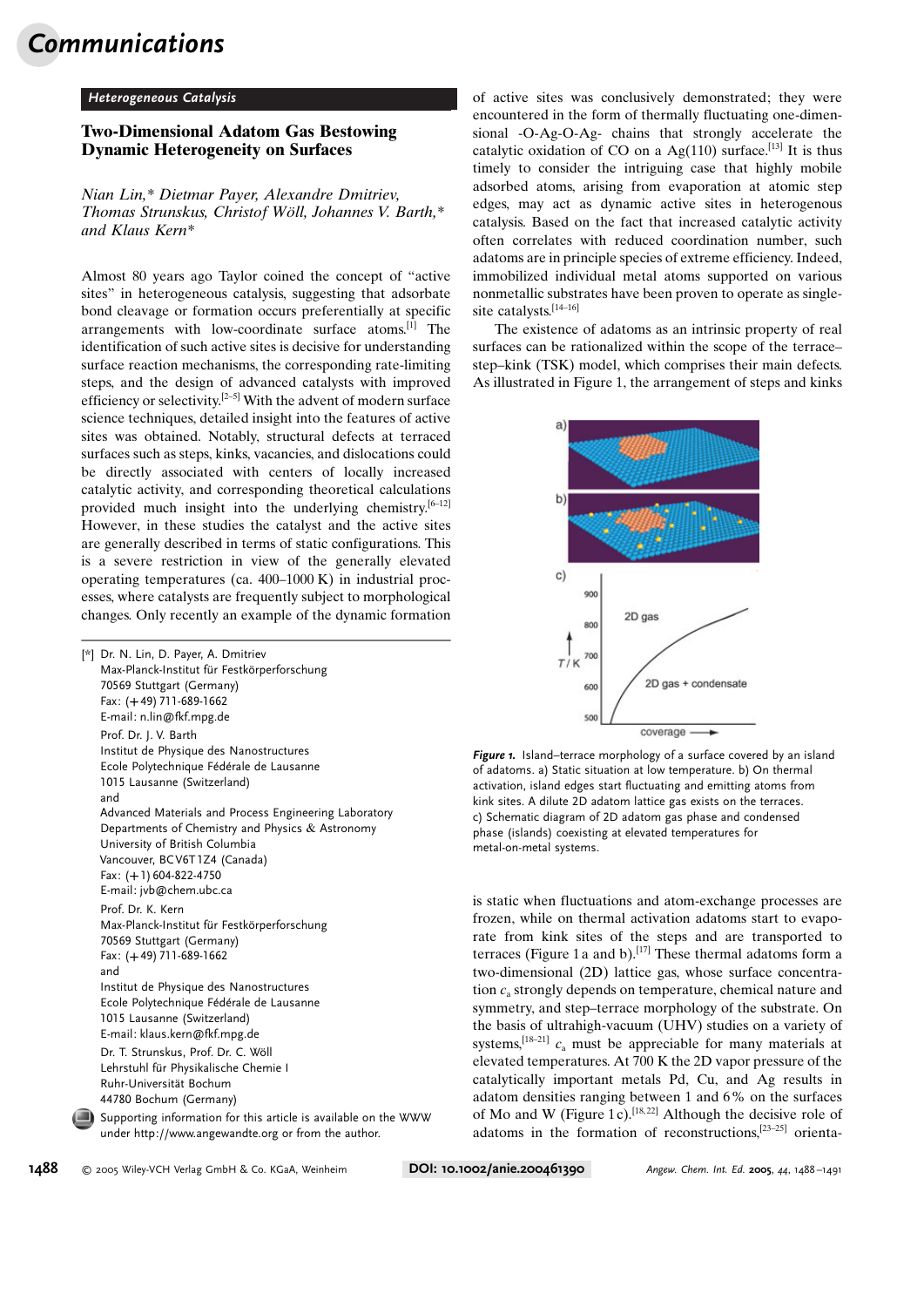tional ordering of adsorbed organic species,[26–28] and synthesis of metallosupramolecular complexes[28, 29] at surfaces has been recognized, their elusive nature poses a challenge in identifying their impact as dynamic active sites.

Our combined scanning tunneling microscopy (STM) and X-ray photoelectron spectroscopy (XPS) studies aim at discriminating the chemical activity of mobile adatoms from that of substrate terraces or static surface defects, such as step edges or kinks. The experiments were conducted under welldefined conditions in two UHV systems equipped with standard facilities for surface and thin-film preparation, which incorporated a home-built STM and a photoelectron detector, respectively. The individual adatoms in the 2D gas phase are highly mobile and cannot be resolved by STM, rather they usually appear as flicker noise in the STM measurements. The XPS measurements were carried out at the HE-SGM beamline at the BESSY II synchrotron in Berlin. Specifically, we considered the deprotonation of a carboxy group by copper. For this purpose, molecules of commercially available trimesic acid (1,3,5-benzenetricarboxylic acid,  $C_6H_3(COOH)_3$ , TMA, see structural model in Figure 2a) were deposited on a  $Ag(111)$  substrate by organic molecular beam epitaxy (OMBE). An electron-beam evaporator was used to deposit small amounts of Cu. The controlled codeposition of Cu and TMA allows the role of Cu adatoms to be identified.

The morphology of the pure TMA molecular films is controlled by the temperature of the Ag substrate. In



Figure 2. Hydrogen-bonded TMA supramolecular layer. a) Structural model of the TMA molecule. b) Assembly of extended hydrogenbonded TMA honeycomb networks on Ag(111) following submonolayer deposition on the substrate at 120 K and warming to room temperature. c) Model of the hydrogen-bonded nanoporous supramolecular TMA layer with hydrogen-bond-mediated dimerization of self-complementary carboxy groups. d) XPS data to testify the integrity of the organic molecules (photon energy 400 eV for C, 670 eV for O spectrum). The C 1s position of the phenyl ring and carboxy groups and the convoluted O 1s signal with contributions from carbonyl and hydroxy groups, respectively, are indicated.  $E_b$  = binding energy.

particular, it is possible to fabricate hydrogen-bonded open networks by deposition on a substrate at a temperature below 340 K. This TMA supramolecular layer is illustrated by the STM image in Figure 2b, taken from a sample prepared by TMA deposition on a substrate at 120 K followed by warming to room temperature. The corresponding model in Figure 2 c shows how dimerization of the self-complementary carboxylic groups accounts for the dominant planar honeycomb domains.[27, 30] The XPS data shown in Figure 2 d substantiate this interpretation. In the C 1s region two well-separated peaks are identified at 285.7 and 289.9 eV, which are distinctive features of the six carbon atoms in the phenyl ring and the three carbon atoms in the carboxy groups, respectively.<sup>[31]</sup> Accordingly, the broad O 1s signal (full width at halfmaximum (fwhm) 4.0 eV at 533.3 eV) can be deconvoluted into two equal-height peaks at 532.5 and 534.0 eV, assigned to oxygen in carbonyl and hydroxy groups, respectively.<sup>[31]</sup> These findings prove that the carboxy groups are not affected by the presence of Ag under the employed conditions (i.e., temperatures below 340 K).

To address the reactivity of coadsorbed Cu, TMA molecules were deposited on the cold Ag(111) surface (120 K), and subsequently small amounts of Cu atoms (0.05 monolayers (ML)) were added. The molecules remained unaffected at the low deposition temperature, as evidenced by the corresponding XPS measurements, where again the characteristic peaks of the carboxy groups were resolved both for the C 1s and O 1s levels. However, since regular honeycomb networks are not expected to evolve at 120 K due to the limited molecular mobility at low temperatures,[32] the Cu atoms are highly dispersed in an irregular organic matrix, where they interact only weakly with the nearby TMA molecules.[33] Their chemical activity becomes apparent on increasing the substrate temperature. While the details of the respective processes could not be elucidated with the present experimental means, in view of their dynamic behavior involving rapid chemical transitions and structural reorganizations in the adsorbed layer, the pertinent net outcome could be conclusively addressed, that is, the spectroscopic data show dramatic changes in the TMA carboxy groups above 200 K. The analysis of the XPS chemical shifts clearly reveals the formation of a tricarboxylate species at 300 K, that is, complete deprotonation of the carboxylic groups which is associated with the presence of Cu adatoms definitely takes place (see Figure 3 a). The carboxy C 1s peak at 289.9 eV disappeared, and the new single peak at 288.7 eV is characteristic for carboxylate carbon.[31] In the O 1s region a narrowed peak at 530.9 eV (fwhm =  $1.8$  eV) is detected instead of the broad peak at 533.2 eV. The symmetric peak reflects the two equivalent oxygen atoms in a carboxylate moiety. These findings are substantiated by STM topographic data (Figure 3 b) showing complete inhibition of honeycomb network formation, since the underlying hydrogen-bonding motif is absent. Instead, TMA molecules aggregate in disordered agglomerates containing bright protrusions, which are Cu islands formed in the annealing process. This formation of islands reflects appreciable surface mass transport and movement of Cu adatoms. Since carboxy groups are still present after Cu deposition prior to sample annealing, it is concluded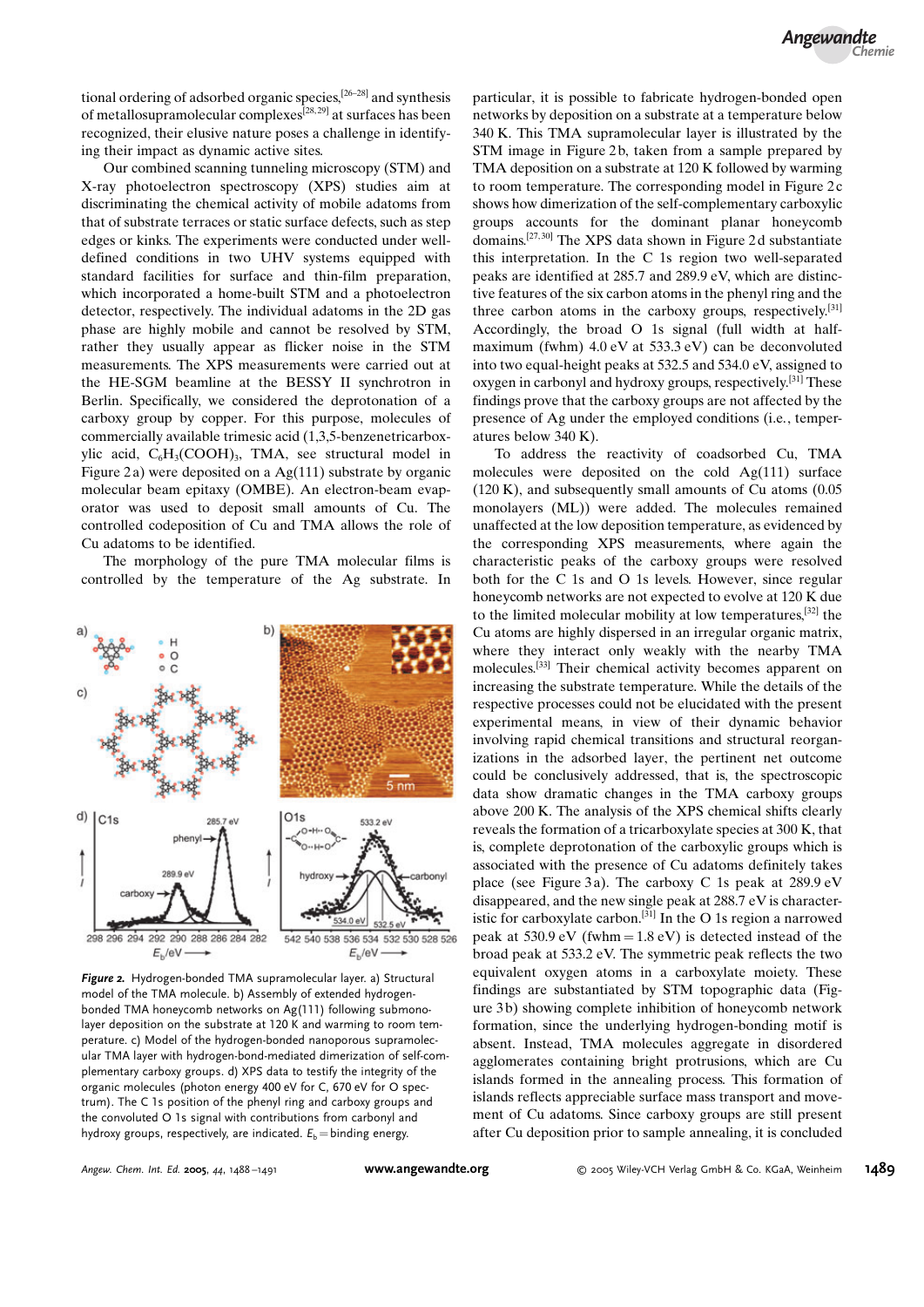## Communications



Figure 3. a) XPS data (solid curves) monitoring the chemical changes occurring during warming to 300 K of an intermixed TMA/Cu layer grown at low temperature on Ag(111) (photon energy 400 eV for C, 670 eV for O spectrum). For comparison, spectra of the protonated species are shown as dashed curves. The formation of a TMA tricarboxylate species is reflected by the distinct chemical shift of the higher energy C 1s peak and the characteristic narrowing of the O 1s peak. b) STM image of irregular TMA agglomerates coexisting with Cu islands when TMA and Cu codeposited at 120 K are annealed to room temperature. c) In the presence of predeposited condensed 2D Cu islands deprotonation on warming is negligible, and regular hydrogenbonded TMA honeycomb networks evolve.

that the deprotonation reaction is not triggered by the impact of Cu in the deposition process; rather it must be mediated by thermal activation and Cu adatoms during warming. The corresponding temperatures are in a range for which recombinative desorption of molecular hydrogen occurs (e.g., on Ag(111) at  $T = 190 \text{ K}^{[34]}$ , a process which is similarly believed to be operative in the present scenario. Furthermore, we performed a series of experiments with varying TMA coverage (0.20, 0.25, 0.40, and 0.45 ML) while keeping the Cu concentration constant. The total amount of Cu condensed in the islands proved to be independent of the TMA coverage and corresponded to the quantity of Cu deposited on a clean surface. This demonstrates the absence of formation of Cu– TMA complexes, observed under similar conditions on a Cu(100) substrate.<sup>[29]</sup> Accordingly, no evidence for Cu<sup>II</sup> species in a carboxylate is found in the Cu  $2p_{3/2}$  XP spectrum, and high-resolution STM images reveal a homogenous character of the islands typical for metals. Consequently, the Cu active sites are not consumed in the deprotonation reaction. The resulting coupling of trimesate to the Ag(111) surface is in agreement with similar bonding schemes encountered with related systems, such as terephthalate layers on  $Cu(100).$ <sup>[35]</sup>

To clarify whether the boosting of chemical reactivity correlates with the highly dispersed Cu adatoms, control experiments were performed in which Cu was made available in a 2D condensed form by predepositing the same amount of Cu at room temperature on the clean Ag surface. Subsequently the substrate was cooled to 120 K and TMA was added. After warming to room temperature, the formation of perfect honeycomb structures coexisting with the Cu islands was observed, as shown by the STM image in Figure 3 c. The underlying hydrogen bonding implies that TMA deprotonation does not occur in the presence of pregrown Cu islands, with the possible exception of molecules at step edges. The same behavior was encountered with pregrown Cu islands in control experiments in which TMA was codeposited at 300 K. The minute reactivity reflects the fact that the 2D adatom concentration in the presence of Cu islands at room temperature is much smaller than in the highly dispersed state obtained by low-temperature deposition in an organic matrix. Only at elevated temperatures can a 2D Cu gas with appreciable density be expected, but in the present system the chemical activity of the substrate then comes into play. Moreover, in TMA deposition at elevated temperatures both high molecular diffusivity and rotary motions may interfere.

The major difference in the scenarios is that in the first case TMA molecules experience an environment of Cu adatoms whose density is much higher than that of a 2D condensed submonolayer Cu/Ag(111) system. Hence the mobile Cu adspecies have a high probability of coming into contact with the carboxy groups during the warm-up phase, before they eventually aggregate into islands. By contrast, in the second case the Cu adatom density is in thermodynamic equilibrium with the Cu islands and thus much smaller (the 2D vapor pressure is minute at the employed temperature of 120 K); hence, the probability that deprotonation of postdeposited TMA can be mediated by mobile active sites is strongly reduced. Notably, the atomic steps of the Cu island themselves also do not interfere in a significant way. The sharp distinction between the two cases demonstrates that Cu condensation must be associated with drastically decreased chemical reactivity. Consequently, the rate of deprotonation depends on the Cu adatom density, and Cu adatoms are the decisive element mediating carboxy deprotonation, that is, this mobile species is the true active site in this surface chemical reaction.

Our findings reveal that adatom active sites interfering in a surface chemical reaction may be decisive for reaction pathways and formation of final products. Many catalytic surface reactions are run under reaction conditions for which the density of the intrinsic 2D adatom gas of a catalytically active metal is in the percent range. It is likely that these highly mobile atoms are not only the active sites in deprotonation reactions but also promote many other elementary processes. Our observations thus suggest that thermally activated formation and mobility of active sites is of general relevance in surface chemistry and may bestow a dynamic heterogeneity on catalysts.

Received: July 22, 2004 Revised: October 15, 2004 Published online: January 28, 2005